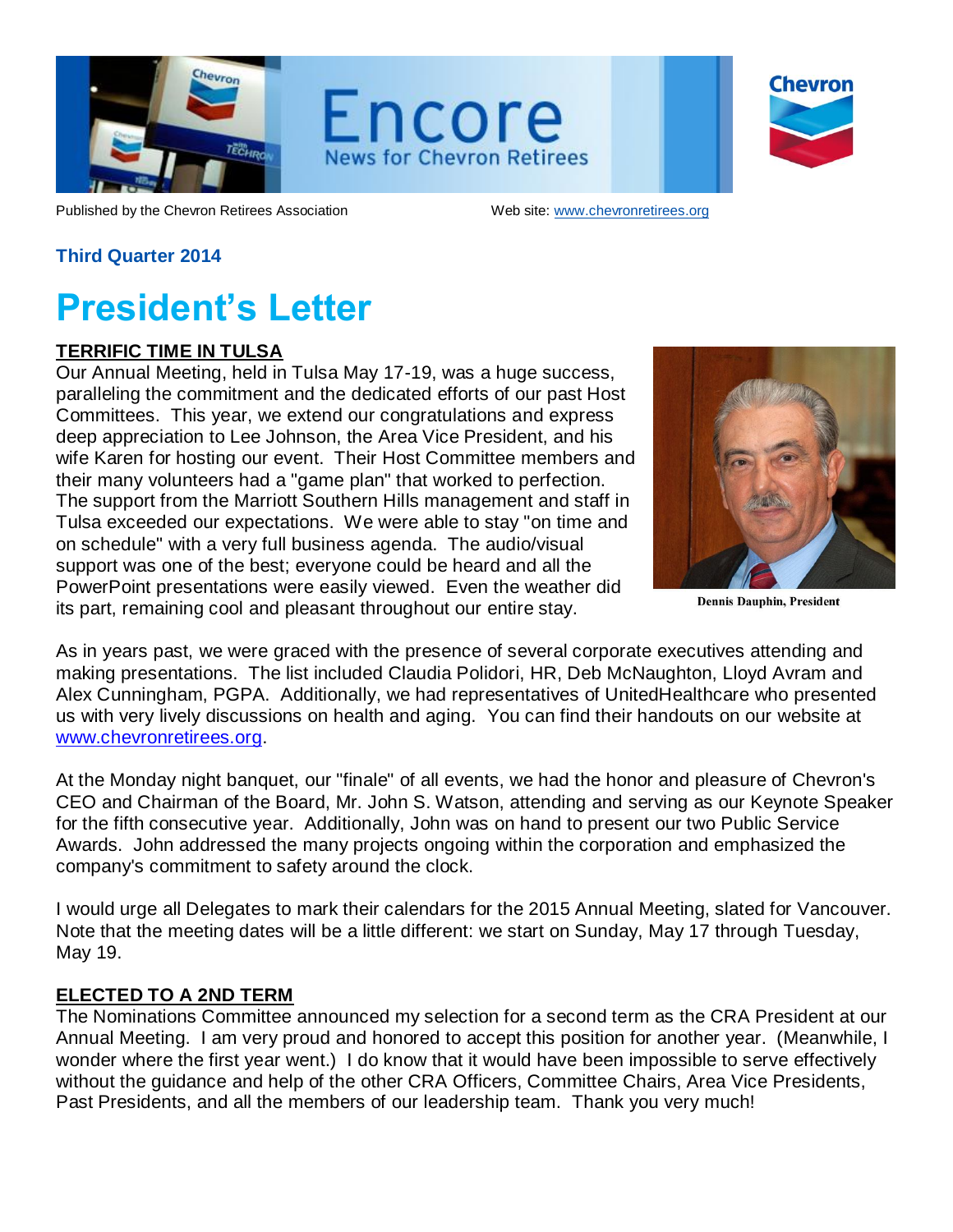I am further honored to announce that MJ Stone has agreed to stay on as our CRA Secretary and Pat Branson will remain as our CRA Treasurer. Also returning are: Al Horan – Benefits; Kathleen Henschel, Planning and Research; Bill Schultz, Budget & Finance; Frank Coe, Communications; Glenn Ewan, Demographics; Vic Revenko, Nominations, and Skip Rhodes, Public Affairs. Ernie Breaux will continue as Membership Advisor and our team of "John & John" (Bulla – Dewes) will continue on with the CRA 2020 study.

### **NEW CHAPTER PRESIDENTS**

It was very important to me that I recognized all the new Chapter Presidents and Area VPs at our Tulsa gathering. We need to thank these individuals profusely for stepping up and providing leadership at a time when we are facing a loss of chapters. Attending the AM as new Chapter Presidents were: Terry Levis, Chevron Canada; Marilyn Bourn, Mississippi Pine Belt; Bob Adamson, San Diego; Glenn Dutton, Orange; Jim Millhorn, Tulsa; Kaye Horschler, West TX/NM; and new AVP for The Plains Area, WA Baker. New Chapter Presidents sending proxies included Steve Smith, Singing River and Chuck Scanlan, Contra Costa. Thank you so very much; your service is appreciated!

### **NEW NAME FOR CHAPTER**

When CRA Secretary MJ Stone, who also serves as the "Unaffiliated Chapter" Area Vice President, put forth a new name for this chapter to the Delegates, "Global Affiliates", it was approved overwhelmingly. We have now eliminated the uncertainty of the meaning "unaffiliated". Thanks to MJ for this creative name change; it's sure to be welcomed by all.

## **FUTURE DIRECTION**

As I begin a second term, my focus will be:

- 1. Continuing the excellent relationship we have with Chevron; our rapport has been excellent and their support of the CRA has been very solid. During this past FY, your leadership team members provided many hours of volunteer service in conjunction with the changes in Chevron Humankind and a new rollout of the Chevron Advocacy Network (CAN).
- 2. Attention to our health plans; we will maintain a careful watch of the developments within the Affordable Care Act and its potential outcomes.
- 3. An "all-out effort" to assist our chapters to remain viable and achieve growth wherever possible. This involves a continued commitment of everyone, from my personal efforts down to each retiree member speaking to other retirees. Our Demographics Chair and our Membership Advisor are at your service…let's work together.

### **A FINAL THANK YOU**

To everyone who was able to attend our Annual Meeting in Tulsa: your presence, interaction and fellowship at this event are a vital factor in keeping the Chevron Retirees Association a viable organization. We know that we are very blessed with the support of the Chevron Corporation and the very care and concern that we have for each other.

## *Dennis*

Dennis Dauphin Association President [oceansprings1@cableone.net](mailto:oceansprings1@cableone.net) 228.875.7268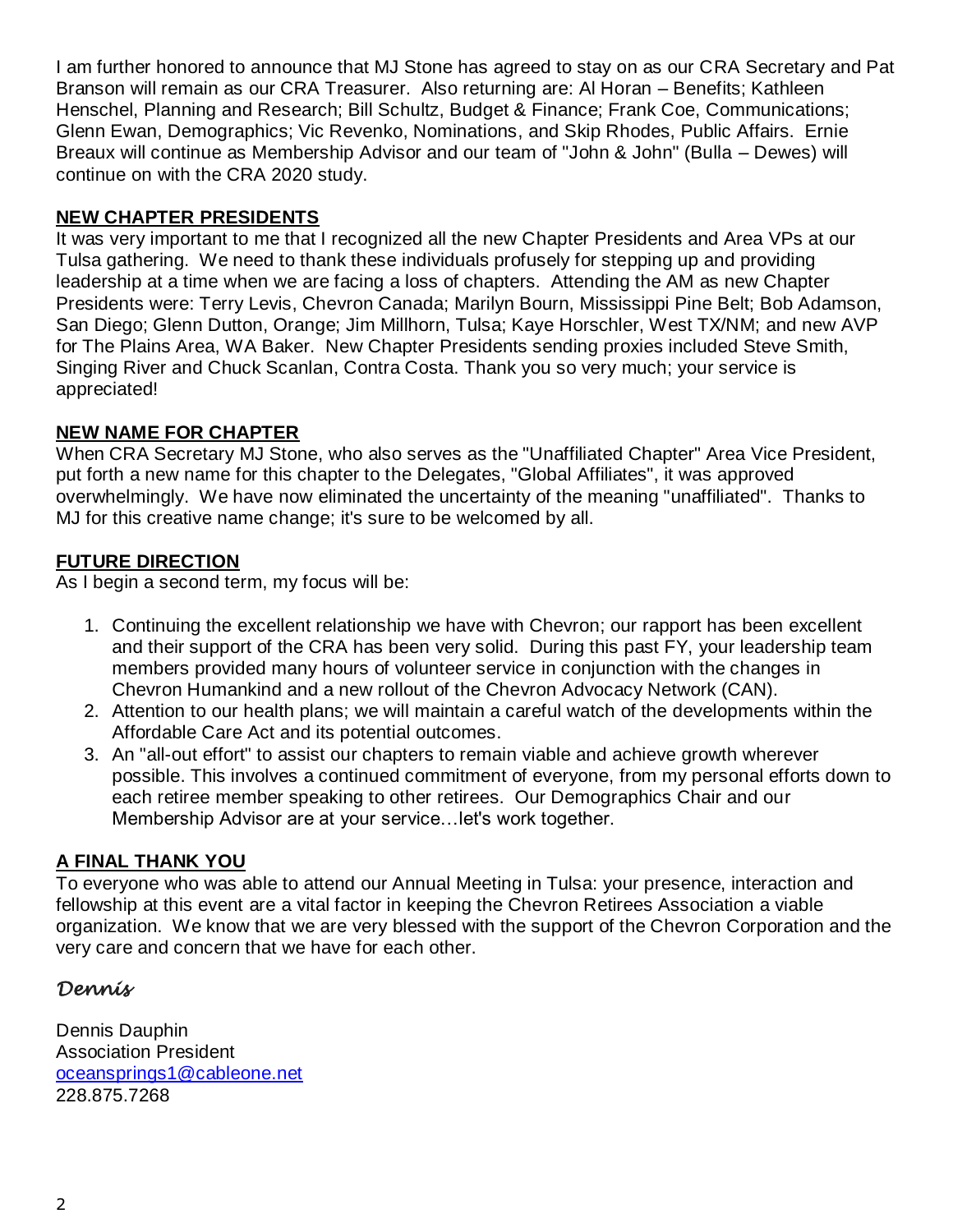## **John Watson: Tulsa Annual Meeting Guest Speaker**

John Watson became the Chief Executive Officer and Chairman of the Board of Chevron in 2010, and despite a busy schedule and industry challenges, has been our keynote speaker at every Chevron Retiree Association (CRA) annual meeting since he assumed the role. This year was no different. In May, his fifth consecutive year, he was welcomed by CRA President Dennis Dauphin at our traditional annual meeting banquet and gala in Tulsa, Oklahoma.



As always, every banquet chair and table was occupied and the audience was eager to meet, greet, listen and learn from Watson about the company's ongoing domestic and global achievements.

Watson, who began his career with Chevron in 1980, is a native Californian. He completed his B.A. degree at the University of California Davis, where he now serves as a council advisor, and he has an M.A. in Business Administration from the University of Chicago. He is a member of many significant organizations including the National Petroleum Council, Business Roundtable, American Society of Corporate Executives and National Society of Petroleum Executives.

**John Watson** 

#### **Chevron An Industry Leader**

Watson told his audience in Tulsa, "I am proud to be part of this business. I say this to the media and anyone who will listen. The greatest advancements in living history are taking place from hydrocarbons. So our business will be around a long time. Energy demand continues to grow so oil, gas and coal will play a major role in lifting people out of poverty.

"We work to protect both people and the environment. We have very little tolerance for not operating safely. We are not at zero, but doing well. We worked 590 million hours last year, leading the industry. We work on the integrity of old pipelines. We have the lowest index in the loss of containment (fires and spills) in the industry."

#### **Company Financial Performance**

At the Tulsa banquet, Watson offered an overview of the company's financial performance. "We made over \$21 billion last year, earned a good return and are spending at a record level – more than \$42 billion with a low-debt rate. We want to increase our earnings per share and we are leading our competitors in that category. It's a good business result with nice growth. We also earned \$4.5 billion in the first quarter of this year, and we've seen both oil prices and business costs going up."

Watson then shifted gears to point out, "Regarding our distributions to shareholders, we increased dividends this last month from \$.07 to \$1.07 per share, which is more than a 10 percent compound rate. There have been 26 annual increases." He added, "The company also has been repurchasing shares with \$40 billion cumulative repurchases since 2004." He then shared what he called some "good news and a bit of bad news: Our stock has outperformed competitors, but we are under the Standard & Poor's (S&P) the past five years. That is oils are a little out of favor. However, going back 10 years we do better than S&P."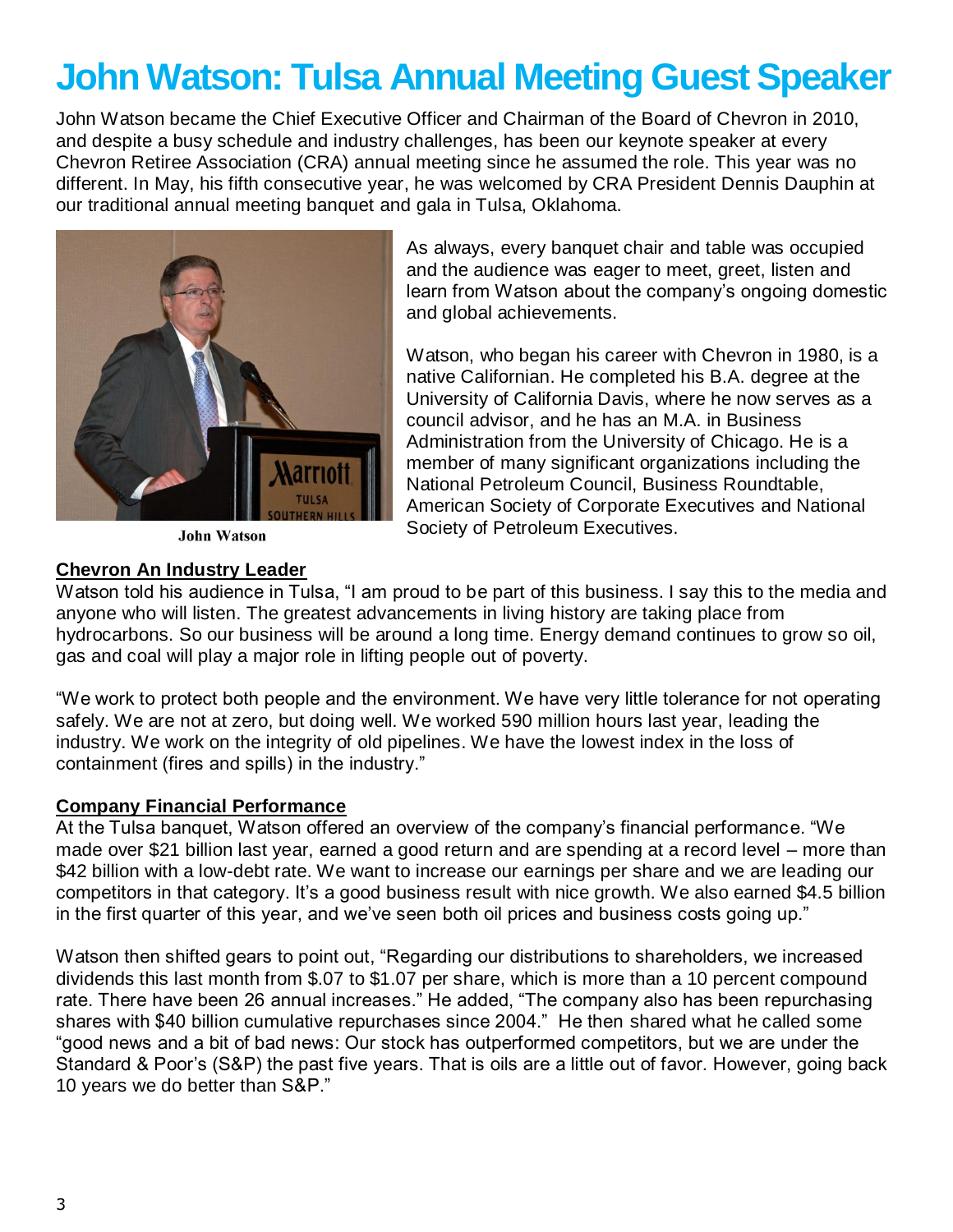### **Big Investments Creating New Legacy Positions**

"We have big investments in the upstream area," said Watson, "where we are producing oil and gas out of the ground to build new legacy positions. Yes, we invest some in the downstream, but not as much. Midstream connects those two with our shipping and pipeline business." As for renewables "we invest where we can be profitable in energy conservation or renewable energy.

"Capital spending is in the neighborhood of \$40 billion in 2014, 2015, 2016. (That's total capital and exploratory spending per year.) Spending used to be in the area of \$10 billion back in 2005. In 2010, we spent \$20 billion – a big increase. Earnings per barrel have been about \$22, which is oil and gas combined. That outperforms majors and independents with a return of about 17 percent."

Watson explains, "It's hard to grow in our business since oil fields decline over time. We are trying to grow approximately 20 percent by 2017, which is the best growth story in our business. We're down a bit due to the mechanics of production-sharing contracts. For a company our size to grow that much is significant."

### **Major Capital Projects: Australia, Gulf of Mexico, Permian Basin, Canada, Nigeria**

Watson said, "Money is going for key projects that have start-ups. To name just a few there are the Gorgon and Wheatstone flagship projects, both big LNG projects on the Northwest Shelf of Australia, where we and our partners are spending \$85 billion. Money also is going for key projects in the Mid-Continent area of the U.S. where there are three big deepwater projects in the Gulf of Mexico named Big Foot, Jack/St. Malo and Tubular Bells.

"Then there's the Permian Basin of West Texas, Oklahoma and New Mexico where the company is extremely well-positioned and going into shale in these old developments. Chevron also has strong, attractive, big positions in Pennsylvania (Marcellus) and in Canada."

#### **Downstream & Chemicals**

"It's a tight margin business in Downstream & Chemicals where industry conditions deteriorated a bit last year," said the Chairman. "The company is involved, however, in spending \$6 billion with a Gulf Coast petrochemical project joint venture with Phillips. The project takes low cost feed from natural gas activity to build petrochemicals."

### **Energy Policy**

"There are three parts to an energy strategy that I'd like to see our country focus on," said Watson, "affordable energy, secure energy and environmental concerns."

He said "You can't do these things one at a time. They must be done together. That's very important from a policy point of view."

He went on to say, "I've made 50 trips to Washington D.C. since 2010. The latest trip involved sanctions on Russia. They should beware of unintended consequences for some of the things contemplated. We have a significant advocacy effort through the American Petroleum Institute. Retiree efforts on advocacy have been very helpful including phone calls and letters to your representatives. So we will continue to engage you to help us from time to time. Frankly, conventional media doesn't always get the whole story out. Your phone calls and other advocacy efforts are much appreciated."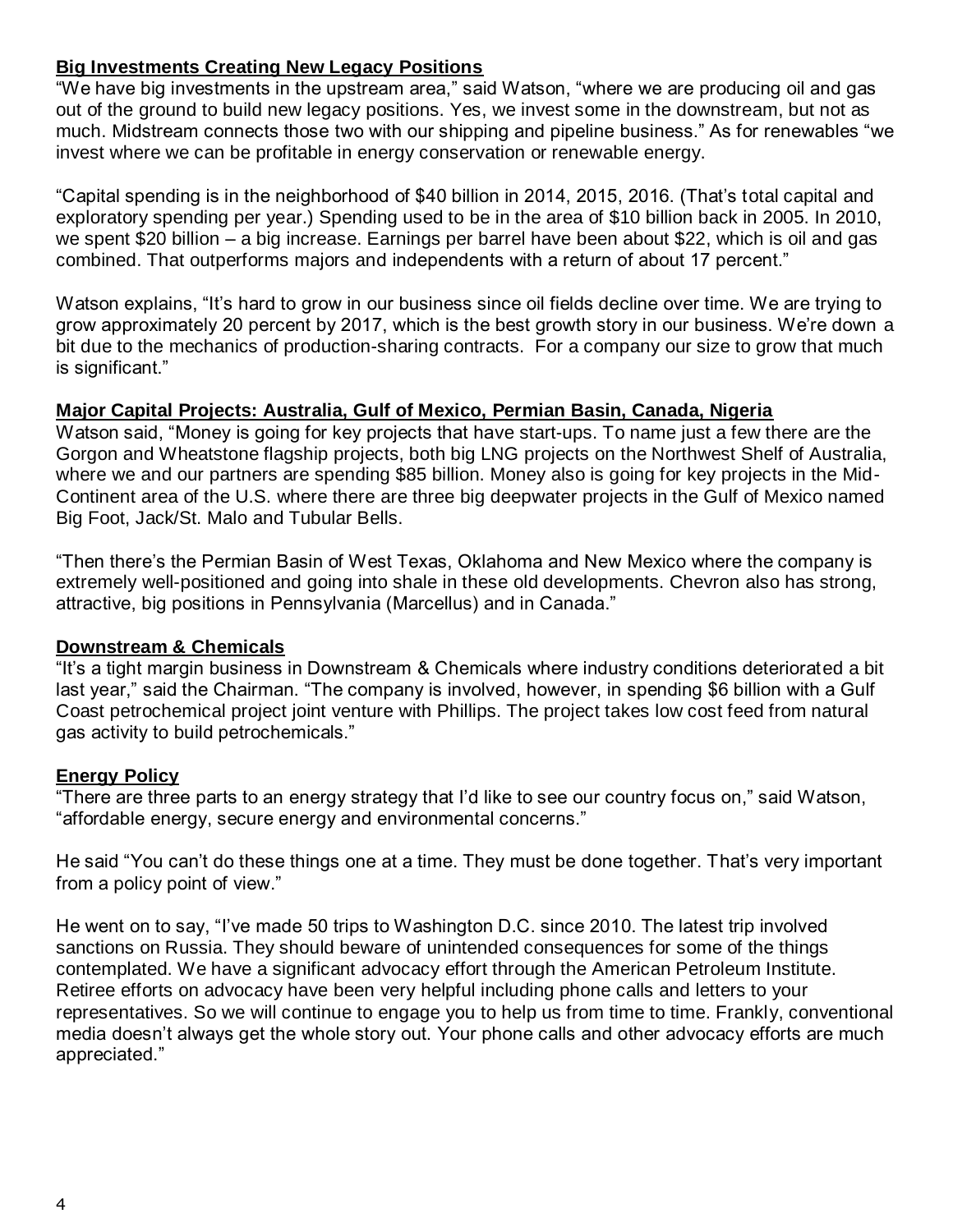### **Questions and Answers**

Watson concluded his prepared remarks and opened up the conversation to take questions from the very interested audience. Here are a few examples:

#### **Q. With the new technology in shale development, is there any chance of Chevron coming back to Oklahoma (where the CRA meeting was held)?**

A. There is some. We have a good position in the Permian Basin, which covers West Texas, New Mexico and Oklahoma. But what is amazing to me is what's going on in Pennsylvania. It is remarkable how new technologies are improving productivity in oil and gas production. I don't rule out any geography, particularly places that have had oil and gas production in the past, because we are able to drill in areas where we didn't think we could just a few years ago. Across the industry production of natural gas from shale is looking better and better.

#### **Q. A number of us in the room have gone through some mergers. Is there anything out there on the horizon?**

A. If you're a finance person, you may have asked that question because you know our debt ratio is low. Our debt ratio is low for several reasons. First, we never know what commodity prices are going to do. When you are in the midst of these five-year projects, you don't want to stop and start them just because oil prices go down. So, you have to keep spare capacity on the balance sheet. Then



there is a possibility of cost increases and we have seen some of that. There are risks in all these projects and we have kept extra capacity on the balance sheet for these things.

We are in the business of acquiring resources. We acquire discovered resources. We acquire companies from time to time, but the day of those big mergers is pretty much gone. Small acquisitions are possible, but big ones probably not.

### **Q. What's the latest on biofuels including the use of algae?**

A. We have done a lot of work on biofuels. There are really three aspects to that work. One of those is about the feedstocks – algae are one of those feedstocks. The second is on the conversion technology and the science around converting that feedstock. And then there are the logistics. Is there enough of it? How do you move it? Can you do it economically when moving crops around? You just can't move very far or you will consume all your fuel. So it is actually very difficult. The short answer is that algae have some promise, but it is going to be a ways away. To put it into perspective on how difficult it is to meet the current renewable fuels standards with algae-based biofuels, you would need a settling pond the size of Lake Erie. That is the calculation. That is the math. So we are going to have to find different ways of producing algae and biofuels. To be really honest, we have not cracked the code of something we can do economically. Frankly, you are not seeing many advanced biofuels produced. You are seeing corn-based ethanol, but little else.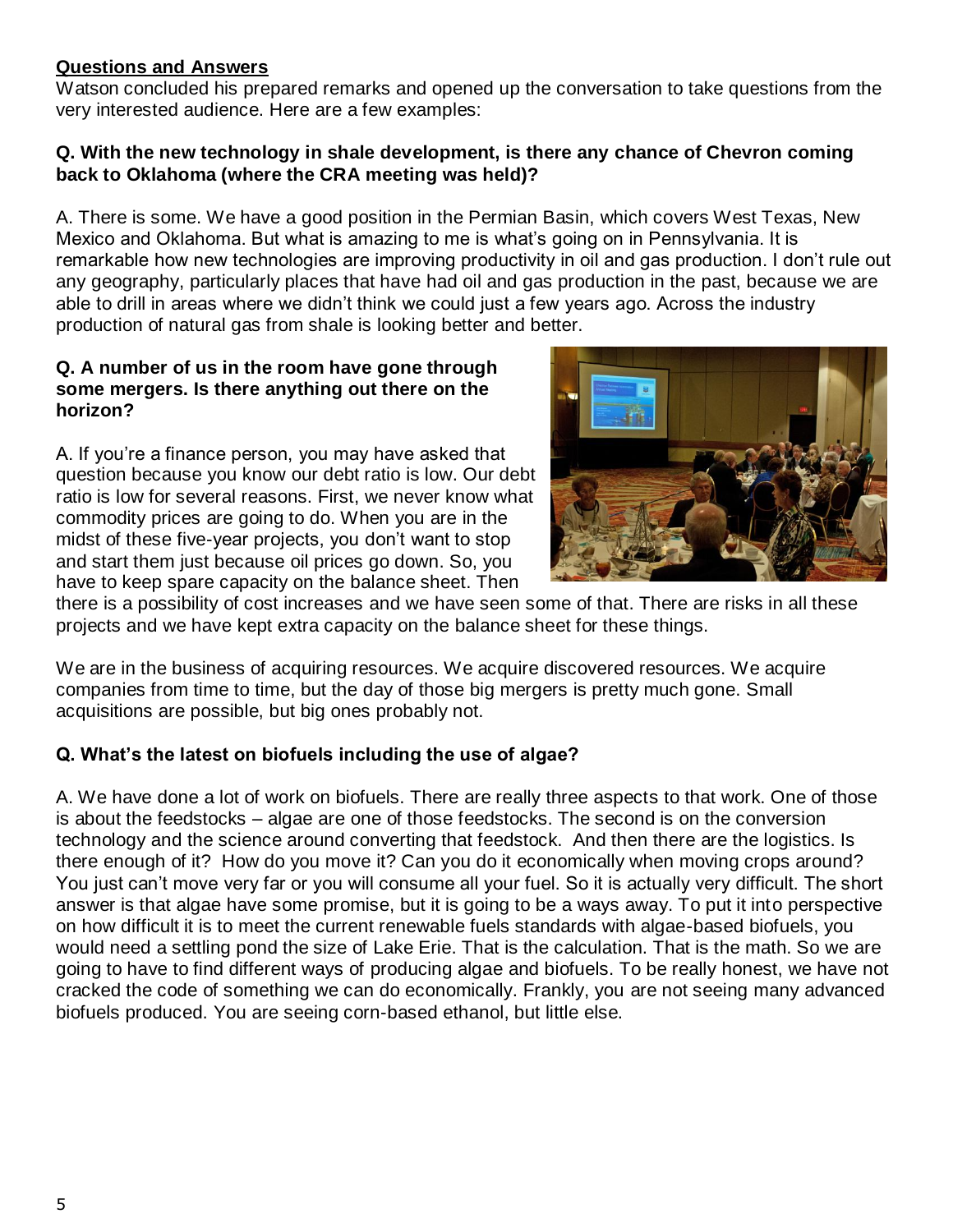## **TRIO HONORED WITH PUBLIC SERVICE AWARDS**

Each year one of the highlights of the CRA Annual Meeting is the formal presentation of the organization's prestigious Public Service Awards. Once again – in May 2014 – the focus on that awards program took center stage during the CRA's Annual Meeting at Oklahoma's "Marriott Tulsa Hotel/Southern Hills." In attendance was a large gathering of Company retirees, guests and their spouses. Moreover, once again it was John Watson -- the distinguished Chairman of Chevron Corporation – who had the honor of presenting the notable Public Service awards to three individuals who reside 3,000 miles apart.

The recipients of the awards were Del Clement of Nevada City, California, and Captain Robert Kolofsky and his wife, Lois, of Sutton, Massachusetts. By the way, a few days after receiving the award, the Captain told Encore via phone that "It was wonderful getting the award, especially from such a distinguished and thoughtful person as the Chevron Chairman. Sometimes when I wake up in the early morning I relive that priceless experience all over again."

Moving along here's a review of the outstanding industry background of Captain Kolofsky who graduated in May 1967 from the Maine Maritime Academy. It took him just one day after graduation to



**Capt. Robert and Lois Kolofsky** 

start work for Texaco Marine Services, Inc. Subsequently, from 1967-1972, he sailed on their ocean fleet. Then, in a major onshore assignment from 1972-73, he worked in the Boston Marine Office whereby his responsibility involved "The yearly handling of over 360 ships and 500 barge movements in New England waters."

Then from 1973-79 he set sail on one of its new ocean tug barge units whose task was loading #6 oil in Boston or Philadelphia for power plants or Texaco terminals in New England. Upon returning to the ocean fleet from 1979-1995 he sailed as captain on Company vessels which included working for the Military Sea Lift Command. That was during the period of the Vietnam War and Operation Desert Storm.

Finally, he says "In June 1995 Texaco Marine was getting out of the shipping business and I was there on the day they sold their last ship. I was a Company employee 28 years and took retirement on that day."

By the way his credentials included the following:

- He held a United States Coast Guard Master unlimited ocean license.
- "I could take any size ship anywhere in the world."
- "I was a first class federal pilot for Portland, Maine; Boston; Massachusetts Bay; Cape Cod Canal; Providence, Rhode Island; and Prince William Sound, Alaska."

He emphasizes "I've been happily married to my wife, Lois, for 46 years and we have four children and four grandchildren." The captain and his teacher wife are kept busy these days sponsoring varied elderly and school programs in Massachusetts and – especially Haiti. Their involvement and commitment to support Haiti volunteerism began in the 1990s when their local church – St. Mark's in Sutton – made a commitment to establish a unique institution for the elderly. It was falling into despair due to lack of funds.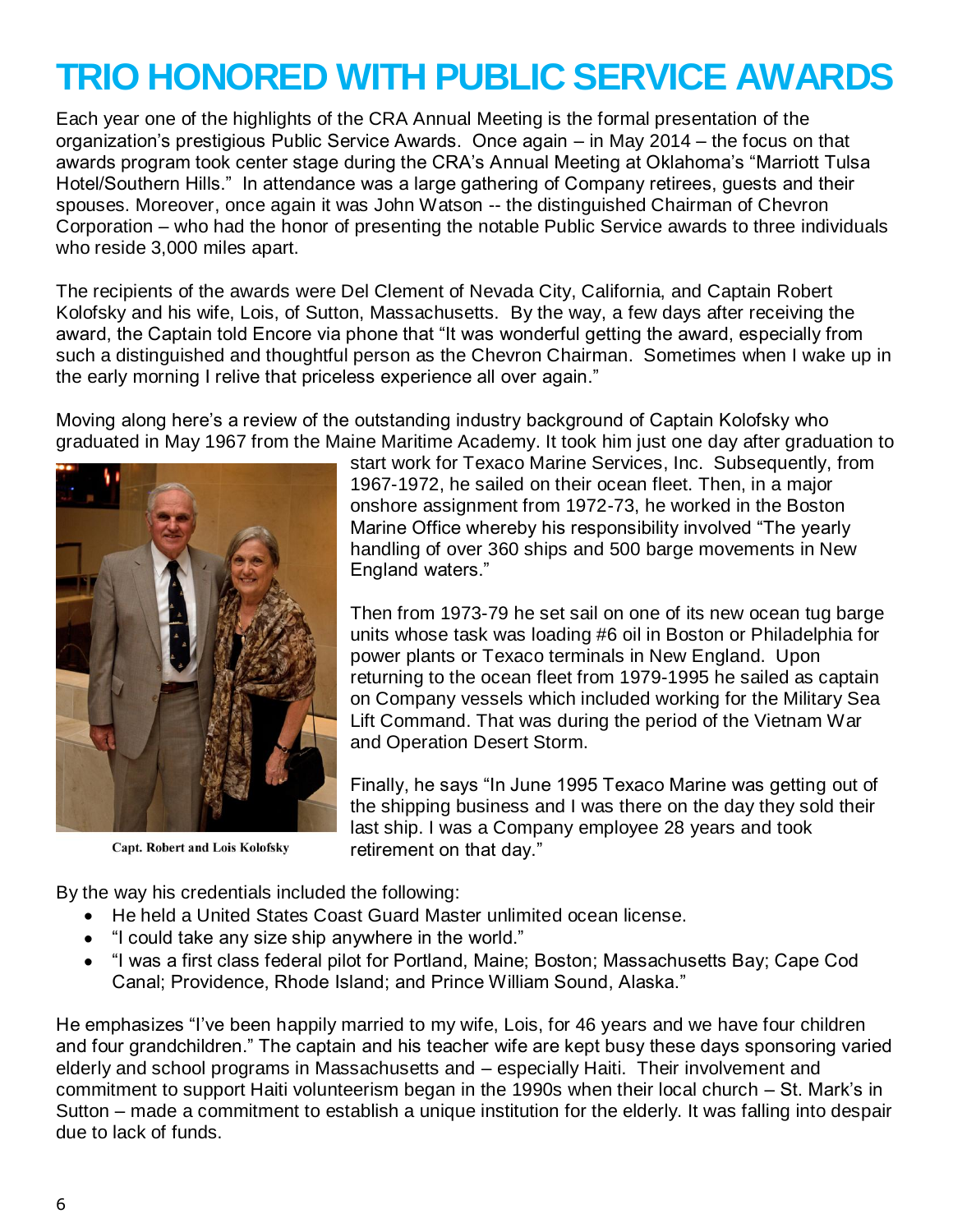The Captain says, "My wife began traveling to Haiti in 1995. Being a Special Education teacher, she was saddened by the plight of the children, many of whom were living on the street. So she and another teacher joined in sponsoring a small support school program that included a girl named Safira Amazan." Now a university graduate Safira herself assists victims of domestic abuse. Also the Captain and his wife continue to administer a school sponsorship program in Sutton called "Teach the Children."

## **DEL CLEMENT: FROM COMPANY CAREER TO OUTDOOR VOLUNTEERISM**

"I began my 35-year career with Standard Oil Company of California (SOCAL) specifically with Western Operations Production in La Habra in Southern California in June of 1964. After a 6-week training program my first assignment was in Santa Barbara as a construction engineer and then as a petroleum engineer. Before long I was moved back to La Habra to work on Urban Drill sites and Alaska North Slope projects. Following that was a short assignment in New Orleans as a lead construction engineer before being transferred to Denver to lead an electrical engineering staff. My next stop was in Midland, Texas as Area Production Superintendent and then, following the Gulf merger, it was on to Oklahoma City in the same category."

In yet another move he was (1) transferred to Chevron Corporation as manager of the Loss Prevention Staff and then (2) given the task of serving Chevron Overseas Petroleum as the manager of Environment, Safety, Fire & Health. Next he was appointed as the Senior Consultant ESF&H in Indonesia. Del Clement's last Company assignment, prior to retiring in 1999, was as Project Manager-Offshore California Decommissioning in Ventura. He emphasizes "I had a great career with Chevron."



**Del Clement** 

### **LAW ENFORCEMENT TASK KEEPS HIM BUSY IN CALIFORNIA MOUNTAINS**

"I currently am the Volunteer Coordinator (supervisor) of the Nevada County Sheriff's Search & Rescue Team which includes 123 members who range from 18 to 76 years of age. In my capacity I am responsible for coordinating all the activities of the team. That includes acting as the Search Manager for our searches, organizing and leading team meetings, interviewing prospective members and insuring that all team members are adequately trained and certified in the skills required by the state. In addition I serve on the Board of Directors of the team's non-profit organization and direct fundraising and fiscal activities.

"I started working at this outdoors task, which is 100 percent volunteer, in 2001 and have been the coordinator for the last five years. For a retirement task it keeps me very active for 60 to 70 hours a month. Our task is keeping tourists safe – including hikers, bikers, family vacationers, especially young children and the mentally challenged – safe in a forest with many wild animals such as mountain lions and bobcats.

"Our team also interfaces with the County Sheriff's office. We work out of the headquarters in Nevada City which is based at an elevation of 3,000 feet in the California Sierra Mountains. Sacramento is the nearest major city while closer towns are Grass Valley, Truckee near the north shore of Lake Tahoe, and South Lake Tahoe. The nearest shopping mall is a 45-minute drive." He and his wife live in Nevada City.

In closing he said, "By the way I had a fantastic visit with The Chairman."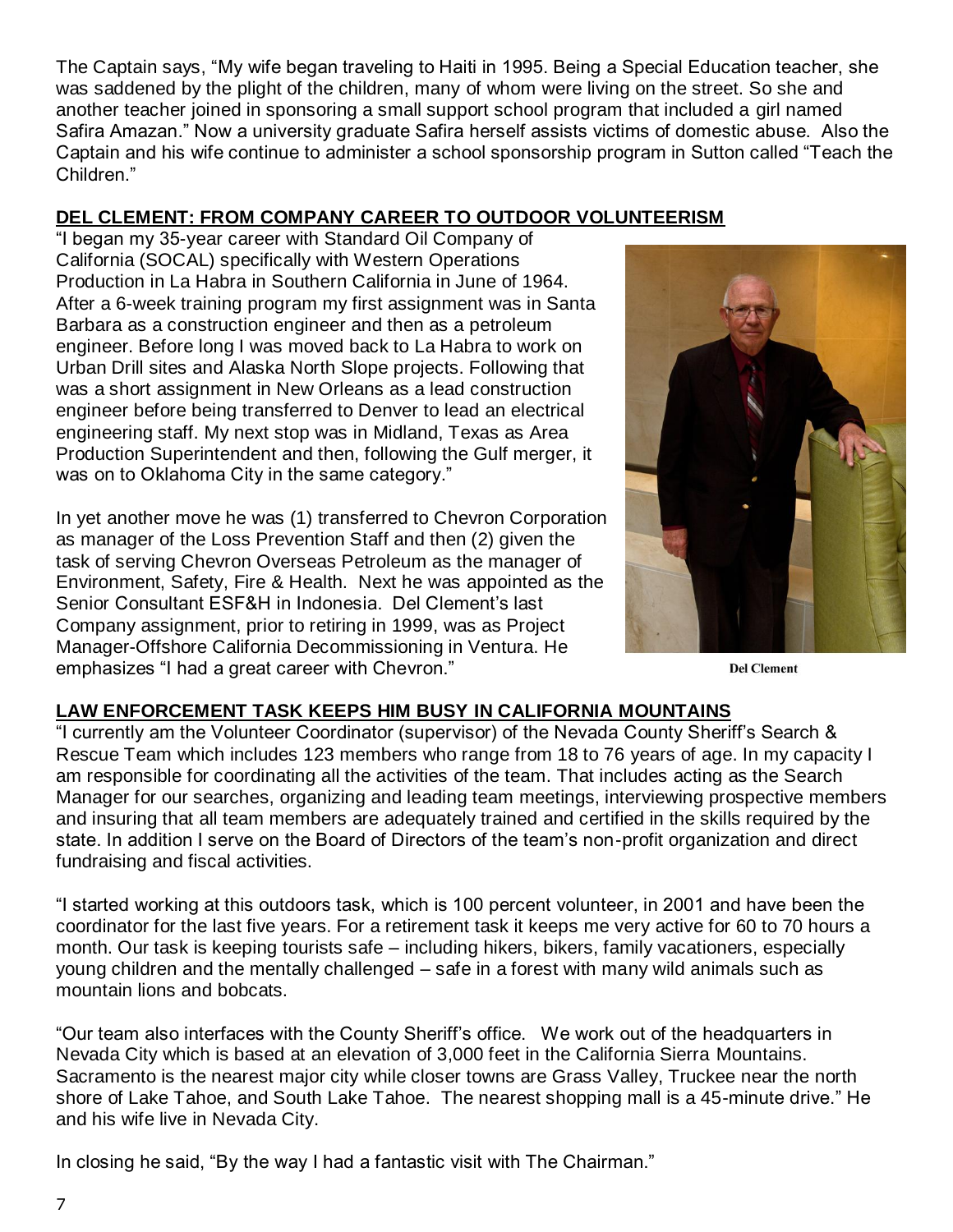# **2014 Annual Meeting Highlights**

Every year, following our Annual Meeting, our CRA Secretary Maree (MJ) Stone produces a comprehensive set of minutes. These minutes have been distributed to all Directors (e.g. Area VPs, chapter presidents). We offer a "Reader's Digest" version below:

### **Secretary – Maree (MJ) Stone**

- Organization
	- $\circ$  81 chapters 79 in the US and 2 in Canada
	- o Four social groups and two satellite clubs
	- o Two chapters have closed since July 1, 2013.
- Annual Meeting Attendance
	- $\circ$  76 Directors, which includes 49 chapter presidents and seven past presidents
	- $\circ$  Of the 32 directors not attending, 25 were represented by proxy and six were represented by alternates. Seven directors elected not to be represented at this year's meeting.
	- o In additions, 35 spouse/guests of Directors were in attendance, one member-at-large and 32 host committee members and their guests.

### **Unaffiliated Area – Maree (MJ) Stone**

- Area created at the May 1997 Annual Meeting with focus on providing communications, support and advocacy for retirees who do not have a local chapter in the area in which they live.
- The name "unaffiliated" has negative connotations and often viewed as "not connected with CRA". A suggested change to "Global Affiliates" was presented to the Area's dues-paying members and was overwhelmingly supported.
- A recommendation to change the name of the "Unaffiliated Area" to "Global Affiliates Area" was presented. A motion to accept the recommendation was made and seconded. All Directors voted yea.

### **Treasurer – Pat Branson**

- At the time of the meeting, we had 8,360 dues-paying members, down from the June 30, 2013  $\bullet$ number of 12,353. We have 229 members under the "first year free" program.
- We have received Chevron's annual support payment of \$125,000.
- Operating expenses are within budget.
- Audit report was received for the July-December 2013 period. Two recommendations will be implemented:
	- $\circ$  Internal Controls: Bank account access was revised to include the President, Secretary and Chair-Budget and Finance with the intent of reviewing monthly reconciliation reports, etc.
	- $\circ$  Must have receipts to support all expense accounts to receive reimbursement. The \$25 expense exception does not apply to meals.

### **Budget and Finance Committee – Bill Schultz**

- A review of the 2012-13 budget year reflects:
	- o CRA ended the year with a surplus.
	- o Income was close to budget.
	- o Operating expenses (Opex) were lower than budget.
	- o Paid membership dropped sharply.
- Looking at the 2014-15 fiscal year, Opex is expected to be stable, annual meeting attendance is trending downward, and membership is anticipated to fall.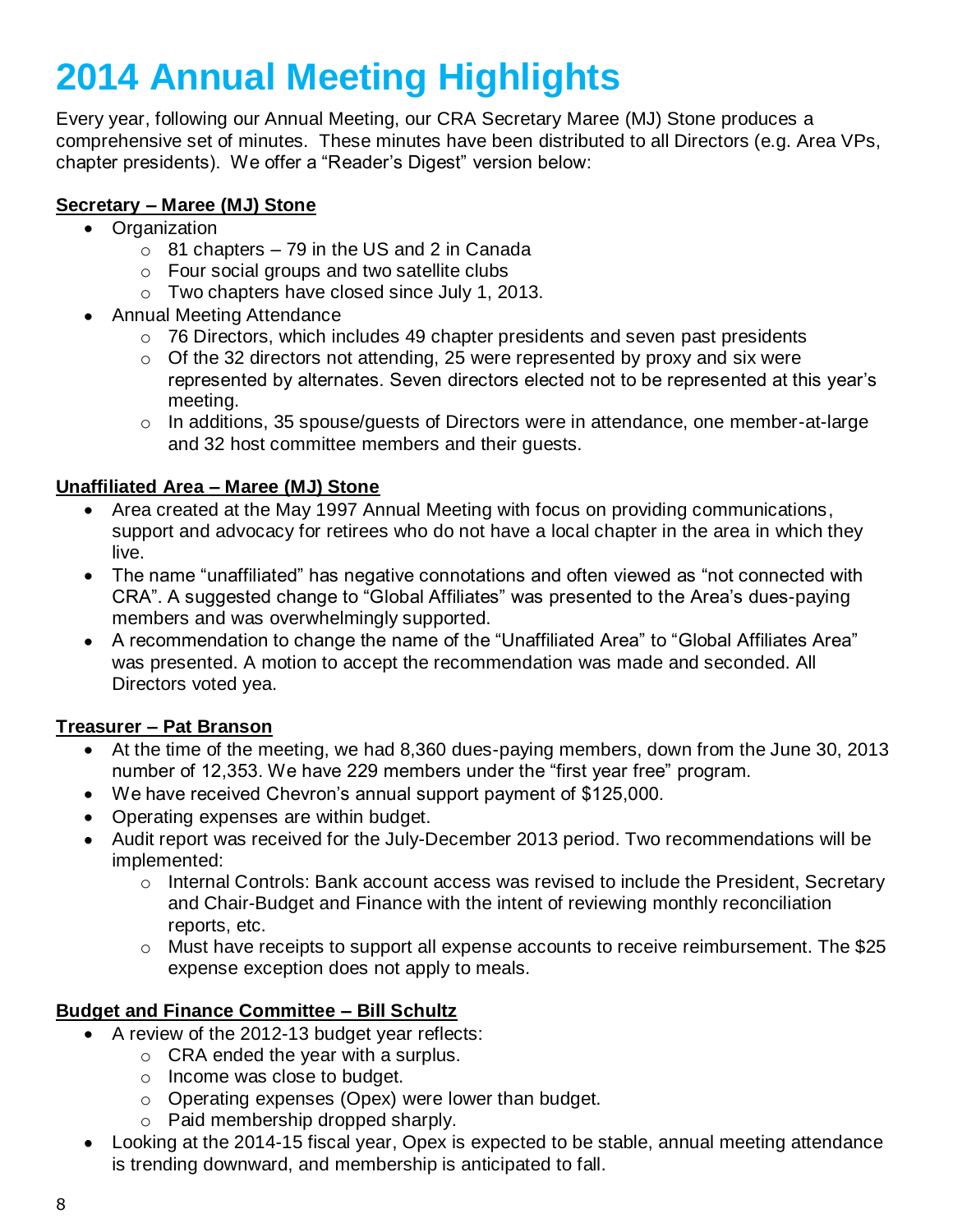- Meeting expenses for 2014-15 will increase primarily due to cost of the 2015 annual meeting in Vancouver, BC, resulting in a deficit.
- Budget forecasts for 2015-16 and 2016-17 are more typical.
- A new sub-committee has been created to provide advice to the Treasurer on investments.

#### **Benefits Committee – Al Horan**

- Overview of Committee activities
	- o Assisting members, spouses, care givers, etc. (1200 inquiries annually ranging in complexity) with problems, questions, open enrollment
	- o Keeping members informed on benefits through Benefits Corner, CRA website, emails to chapters for distribution to members
	- o Oversee sponsored programs (CRA Dental Plan, Auto/Home insurance), etc.
- Overview of CRA Sponsored Programs
	- $\circ$  The Auto/Home insurance program through MetLife will no longer be actively marketed.
	- $\circ$  As of the meeting date, Verizon and AT&T cell phone service discounts had NOT been extended to retirees. We still anticipate that these will be made available to retirees.
	- $\circ$  Providing D&O Liability and General Liability insurance for CRA Canadian chapters is being investigated.
- To protect the CRA Leadership Group, Chapter Presidents and other Officers while traveling on National business; i.e., Annual Meeting, etc., a proposal was made to adopt a CRA Travel Accident Insurance Program.
	- o Premiums would be paid by CRA.
	- o A motion was made and seconded to approve this new program and to revise the CRA 2014-15 budget to reflect the additional expense. The motion passed.
- A newly identified program for hearing aid purchases was presented. The Directors indicated their support with a show of hands. See "Benefits Corner" for details.

### **Communications Committee – Frank Coe**

- Overview of Committee activities
	- o Encore issued quarterly.
	- o "Tidbits" bi-monthly "fodder" for use by chapters in preparing their newsletters.
	- $\circ$  CRA Email Roster monthly update and newsletter prepared by Charles Patterson.
	- o Continuous updating of CRA website
- "Wish List" of future projects
	- o Improve emailing infrastructure to include full disclosure of potential risk of sharing email address; establish an opt-out process (to keep email address private) and an easy signup page.
	- o Streamline, possibly consolidate, the newsletters.
	- o Freshen the look and feel of website while maintaining Chevron guidelines, use more photos, de-clutter the home page, and include prominent links to other pages.
	- $\circ$  Issue Encore only as an Adobe pdf, eliminating the web page version.
- Website tech support issues
	- o Lost access to tech support from third-party Chevron contractor
	- o Current website "content management" software is several versions out of date
	- o Need to secure new third-party support
	- o A motion was requested to endorse securing a consultant to perform the necessary software upgrade. The motion was made, seconded and passed.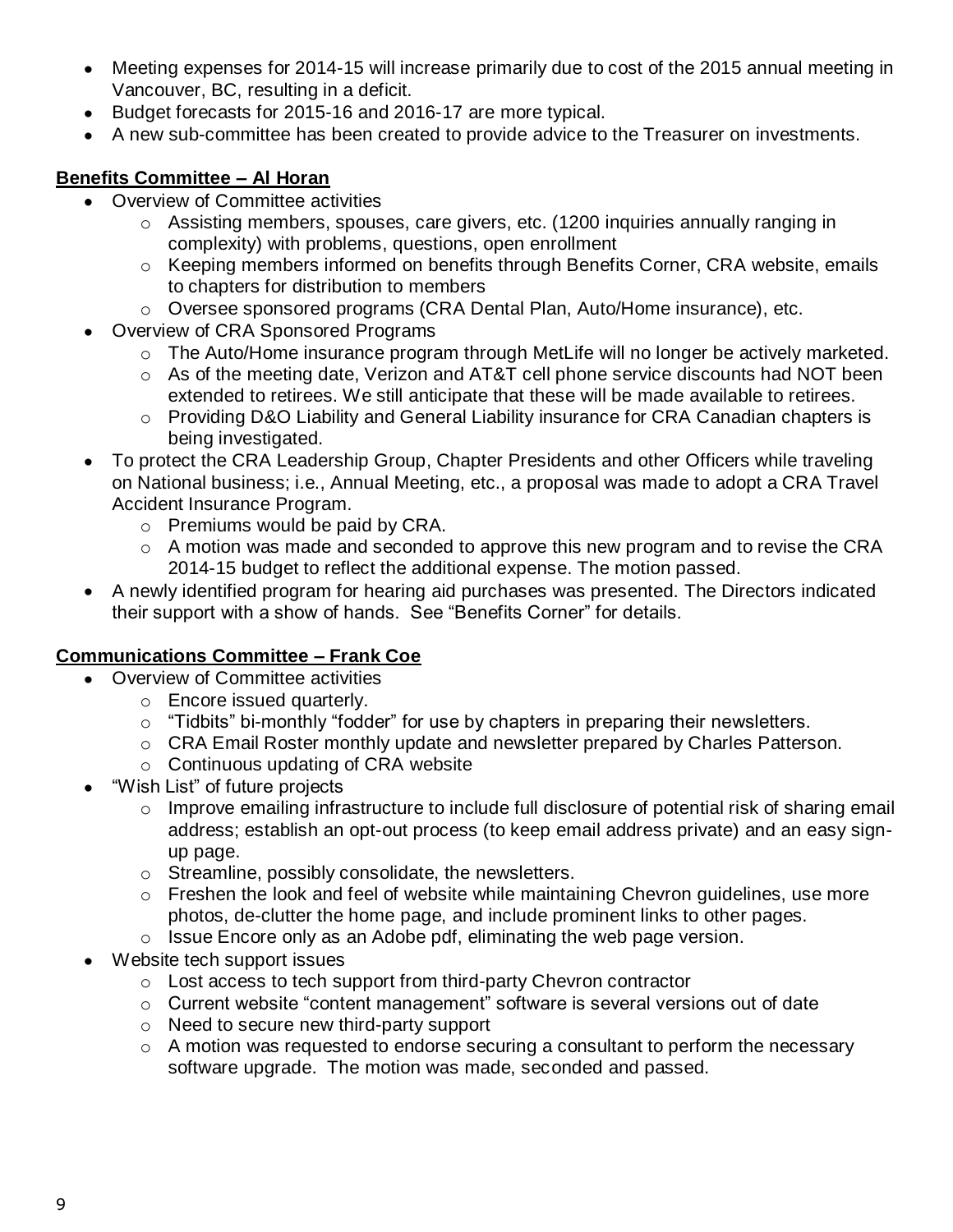## **Demographics Committee – Glenn Ewan**

- Overview of Committee products:
	- o Semi-annual Chevron retiree roster distribution and monthly reporting of recently terminated employees and retiree deaths.
	- o Assist in interpreting data such as work location and company codes.
	- o Support officer and chapter initiatives; i.e., fillable forms, CRA dental plan submission, data mining and related reports.
	- o Technical support such as developing chapter boundary reports.
- Demographic trends
	- o Total retirees/survivors continue to decline.
	- o 80/20 split between retirees and surviving spouses continues
- A motion was requested to continue the "First Year Free" membership initiative. The motion was made, seconded and passed.

## **Nominating Committee – Vic Revenko**

- The Committee's role is to identify, cultivate, and recommend potential leaders.  $\bullet$
- Succession planning is an ongoing process.
- Significant deficiency of potential candidates for many positions
- Goal is to maintain a viable and credible organization through individual and collective recruiting of potential candidates by the end of 2014.
- Dennis Dauphin's name was placed in nomination for CRA President, 2014-2015. There being no nominations from the floor, Dennis was elected to a second term unanimously.

## **Planning and Research Committee– Kathleen Henschel**

- Annual meeting rotation
	- o 2016 Philadelphia (North Atlantic Seaboard Area).
	- $\circ$  Midwest and Northwest US/Alaska areas being dropped from rotation.
	- o 2017 Northern California/Hawaii (5-year rotation)
	- $\circ$  2018 South Texas (accelerated rotation)
	- o Rotation, frequency, etc. will be discussed again at the 2015 Mid-year meeting.
- Making Mid-Year and Annual Meetings more attractive utilizing CRA funds in a sustainable manner
	- o Annual meeting attendance continues to decline.
	- o It is assumed that most delegates want to bring a spouse/guest. Most travel expense is not reimbursed for this person; dinners are thought to be costly.
	- o A motion was made and seconded to adopt the policy of reimbursement of spouse/guest dinners at the Mid-Year and Annual meetings. Motion passed.

### **Membership Committee – Ernie Breaux**

- The number of dues-paying members is about 33% of the retiree pool, about the same capture rate we had in the mid-80s.
- Dues-paying membership has declined about 24% in the 5-year period 2009-2013 (13% in 2012).
- Three-fourths of Chevron's U.S. population works in Texas, California, and the Gulf Coast. Previous reports indicate that about 16% of the employees in these areas are over 55 and about half have over 25 years' service and, potentially, are nearing retirement. If this is correct, the capture rate in these "hub" areas should be about 760 dues-paying members.
- Need to take advantage of this pool of potential members in these "hub" areas and  $\bullet$ aggressively recruit, participate in the Boomer Employee Network when available, establish communications with non-members, personal contact, be creative and keep chapter and social group members involved, rotate luncheon venues, etc.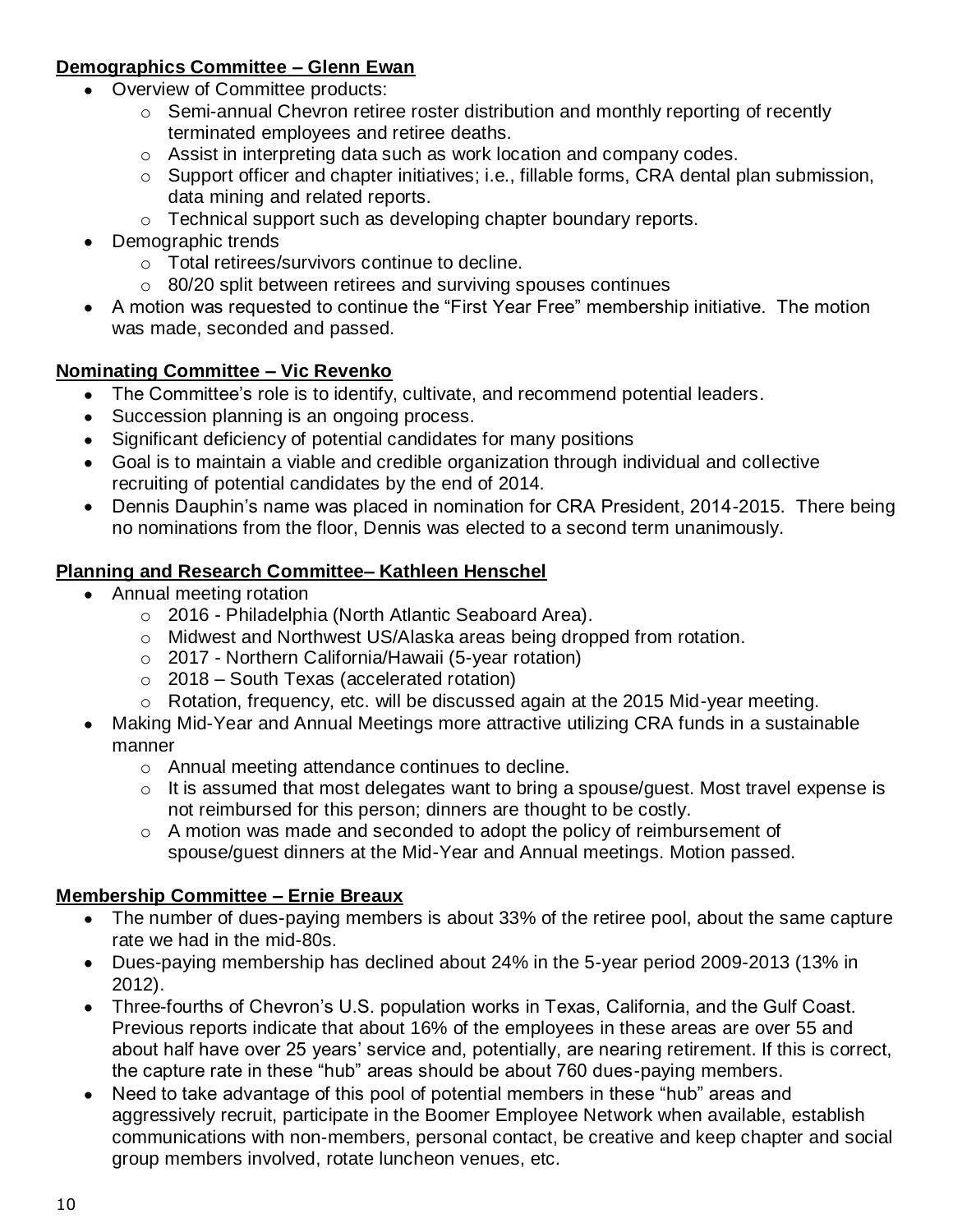# **In Memoriam: John Key McKinley (1920-2014)**

We regret to share the news of the passing of John K. McKinley, former Chairman, President and CEO of Texaco. He served in that capacity until he retired from Texaco in 1986 after 45 years of service.

John earned a BS degree in Chemical Engineering from the University of Alabama and an MS degree in Organic Chemistry. He joined Texaco in May 1941. He was called into service during WWII and served four-and-a-half years. He landed on Utah Beach on D-Day and fought across France, Belgium and Germany. He then resumed his career with Texaco at Port Arthur, TX.

Over the ensuing years, he held numerous positions worldwide with Texaco. John held over a dozen patents for petroleum additives and grease components. He continued his education and graduated from the Advanced Management Program at Harvard University in 1962. In 1971, he was elected President of Texaco.

John is survived by his two sons, John Key McKinley, Jr and Mark Charles McKinley and three grandchildren. A memorial service was held on June 18, 2014 at the Steerhead Ranch in Buffalo, Wyoming.

## **Benefits Corner** *By Al Horan, Chair, CRA Benefits Committee*

#### **Hear In America**

As we know, many of us will experience hearing problems as we age. Sometimes the loss of hearing will necessitate the assistance of a hearing aid. However, hearing aids can be expensive. They can cost as much as \$5,000 per ear and many times an individual will require two hearing aids. Unfortunately, Medicare and most private medical insurance plans do not cover hearing aids.

About two months ago, I was approached by Hear In America (HIA) about making available to CRA Members a Hearing Aid Program. Their Program is comprehensive, nationwide and it offers substantial discounts on hearing



Al Horan, Benefits

aids. The discounts typically range from 30% to 50%; the prices of the discounted hearing aids typically vary from \$750 to \$2,825 per instrument. These prices are for top of the line, state of the art hearing aids which are offered through nine major U.S. manufacturers – GN Resound, Widex, Oticon, Phonak, Rexton, Siemens, Starkey, Sonic Innovations and Unitron.

In addition to discounts on hearing aids, HIA provides other services and supplies: free hearing screening; 45 day trial period; minimum of a two year warranty; two year supply of batteries; free cleanings, adjustments and retesting for the life of the hearing aid; and twelve month interest free financing for those who qualify (up to 5 years with interest).

There isn't an enrollment fee or premium. Also, there isn't a charge for their services. They are paid through their discount arrangements with the manufacturers. Members enroll when they phone HIA for an appointment.

Services and visits to hearing centers are arranged through HIA at a center near where the individual lives. They also liaise with and monitor the activities of the center. Finally, they offer second opinions and consultative advice.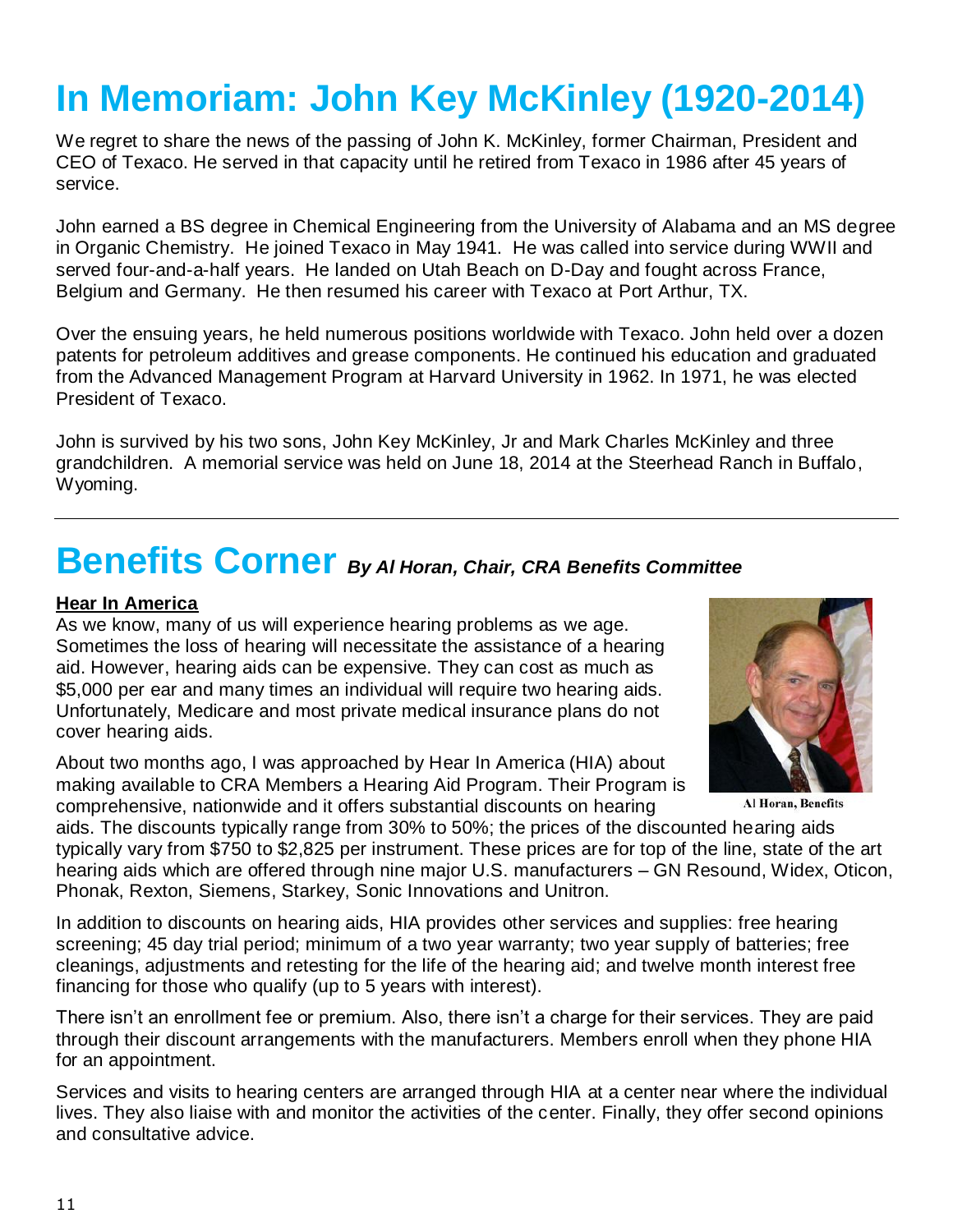HIA has been in business since1995; and they are staffed by licensed and experienced hearing instrument specialists that provide personalized attention to members. Currently, they represent 25 associations with 4 million members which are mainly retired teachers associations, e.g. Retired Teachers Associations in Indiana (have 23,000 members), Maryland (have 15,000 members), Wisconsin (have 15,000 members), etc.

To better understand how the Program works visits were made to local service centers by Bill Merkel (President of the Oklahoma Chapter of CRA), my wife, Mary Ellen and I. Bill visited a center in Oklahoma City and Mary Ellen and I visited a center in Dallas. All three of us were impressed by what we saw. HIA is the best hearing aid organization that I have come into contact with. Also from what I can see the HIA Program is better than what is offered through AARP.

If you wish to contact HIA about enrolling in the Program, they can be reached at 1-800-286-6149 or on the Internet at [www.hearinamerica.com.](http://www.hearinamerica.com/) As soon as the details are finalized, you will also be able to access HIA through the Chevron Recreation website – [chevrec.mybigcommerce.com.](http://chevrec.mybigcommerce.com/) In due course, we will also make available, through the CRA Chapters, brochures that will provide additional information.

If you contact HIA please be sure to mention that you are accessing the HIA Program as a Member of the Chevron Retirees Association. This Program is available to retirees, surviving spouses and their families.

The offering of the HIA Program through the Chevron Recreation website was unanimously approved by the Delegates to the 2014 Annual Meeting of CRA. We are proud to be able to make this additional benefit available to you.

#### **Express Scripts**

You will recall that many CRA Members expressed concern about the size of the type on the prescription labels that are prepared by Express Scripts (ESI). We are pleased to report that in response to client feedback, ESI is increasing the typeface size on prescription bottle labels. To make space for the change, ESI has redesigned the label. We have been informed that the redesigned label will contain all the prescription information that is required by state and federal regulations. The enhancement is scheduled to be implemented within the next month.

If you have any questions about this article I can be reached by phone at 972-964-1787 or by email at [awhoran@verizon.net.](mailto:awhoran@verizon.net)

Al Horan, Benefits Chair: Phone: 972-964-1787 Email: [awhoran@verizon.net](mailto:awhoran@verizon.net)

## Walt Roessing **Frank Coe** [wlroessing@cs.com](mailto:wlroessing@cs.com) [fcoe@usa.net](mailto:fcoe@usa.net) 858.597.1777 281.565.9813

ENCORE EDITOR: COMMUNICATIONS CHAIR:

The Chevron Retirees Association is not a subsidiary of Chevron Corporation but an independent organization of retired employees of Chevron or its predecessor companies.

© 2014 Chevron Retirees Association. All Rights Reserved.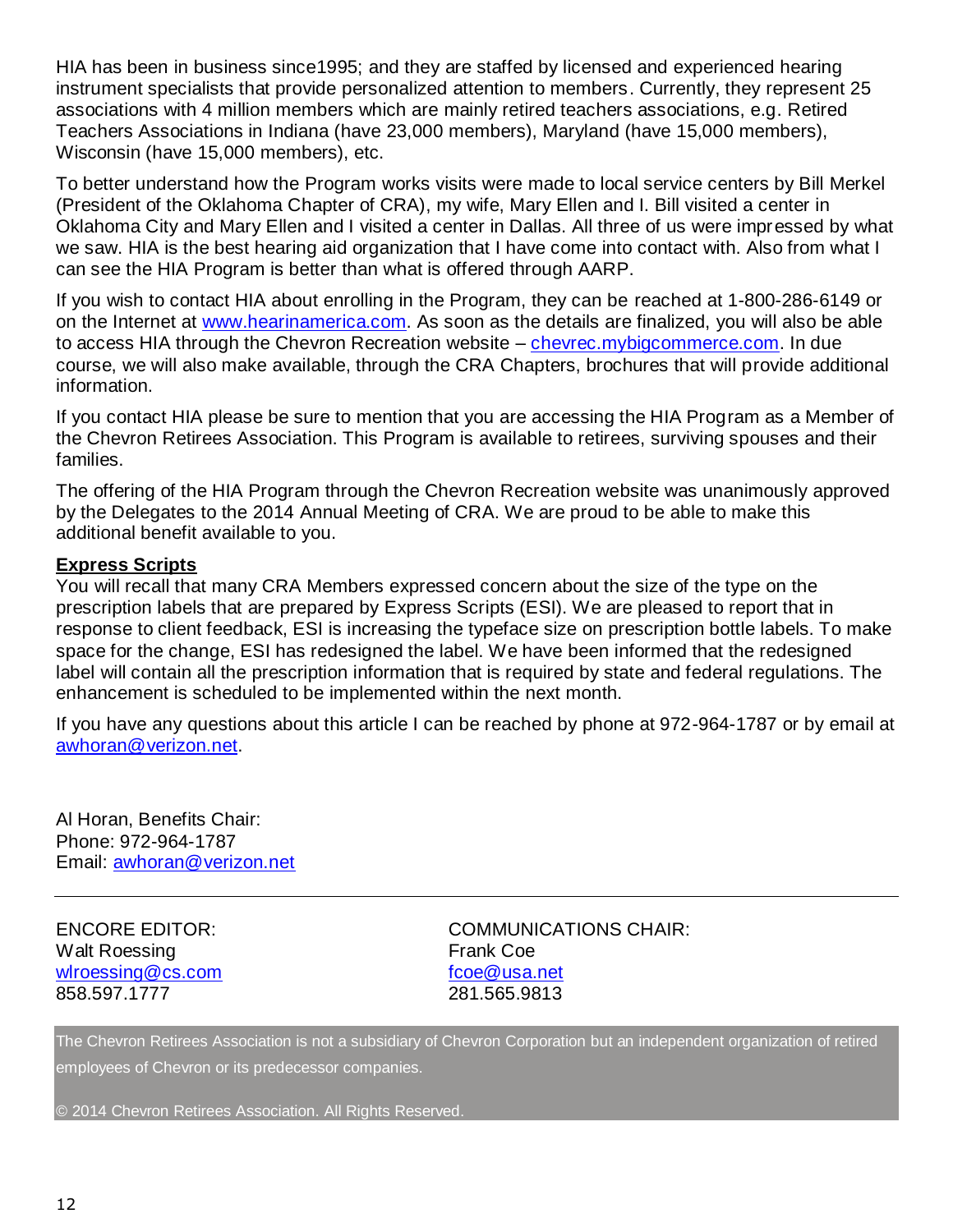#### Encore In Memoriam: **January-March 2014**

*As reported by Chevron during this period*

#### **Amoseas**

(No deaths reported)

#### **Caltex**

Franklin, Albert ., Ret. 1986 Greenwald, Robert C., Ret. 1980 Kane, John William., Ret. 1981

#### **Chevron**

Aghaiepour, Mohammed A., Ret. 1995 Allen, Wilford ., Ret. 2004 Allen, Jack S., Ret. 1985 Amberg, George H., Ret. 1982 Anderson, William J., Ret. 1986 Bacher, Brett B., Ret. 2002 Bacila, A ., Ret. 1986 Bailey, Robert E., Ret. 1984 Barnett, James R., Ret. 1990 Barnhart, James R., Ret. 1991 Barrett, Calvin G., Ret. 1980 Bateman, A R., Ret. 1985 Billalon, F ., Ret. 1979 Bowles, R R., Ret. 1984 Bozanic, Dan ., Ret. 1989 Brady, J ., Ret. 1990 Brands, Rita C., Ret. 1982 Brankov, A H., Ret. 1985 Brown, Thomas R., Ret. 1993 Burch, George E., Ret. 1989 Carruthers, Guy M., Ret. 1985 Chambers, B M., Ret. 1982 Chassereau, J D., Ret. 1982 Christian, James L., Ret. 1992 Coffman, Delmer F., Ret. 1980 Corcoran, J ., Ret. 1985 Cranefield, Benjamin F., Ret. 1985 Creager, E O., Ret. 1986 Crowley, William A., Ret. 1985 Curbo, William D., Ret. 1990 Davis, G C., Ret. 1983 Davis, Jim ., Ret. 1976 Dennis, Alfred R., Ret. 1992 Derouen, Chester J., Ret. 1992 Doberenz, E H., Ret. 1992 Drowley, D D., Ret. 1984 Elliott, R P., Ret. 1986 Felder, O J., Ret. 1997 Firenze, Jules D., Ret. 1985 Flores, Victoria R., Ret. 2004 Foley, James E., Ret. 1995 Gallegos, T J., Ret. 1986 Gillis, Thomas C., Ret. 1980 Gooch, J E., Ret. 1996 Guichard, Harry R., Ret. 1978 Gwyn, Paul N., Ret. 1983 Hadley, Jack R., Ret. 1986 Hague, Harold N., Ret. 1978 Hall, C L., Ret. 1982 Hall, John C., Ret. 1994 Handy, Delbert ., Ret. 1994 Harrington, Marylou F., Ret. 1989 Haugen, Lennard P., Ret. 1991 Haull, George H., Ret. 1978 Hayes, T E., Ret. 1985 Hemmingsen, B V., Ret. 1983

Hemsath, Mary O., Ret. 1972 Hess, P H., Ret. 1992 Higgins, R A., Ret. 1982 Hill, Steven A., Ret. 1990 Holladay, George F., Ret. 1974 Howell, Douglas G., Ret. 1984 Huffman, Leo M., Ret. 1994 Hughey, Lorraine D., Ret. 1986 Hundert, Irwin ., Ret. 1982 Isaac, George E., Ret. 1996 Jacobs, Cyril ., Ret. 1985 Johnson, A E., Ret. 1982 Jones, Bennie W., Ret. 1984 Katko, Nicholas ., Ret. 1995 Keys, Alfred L., Ret. 1990 Kinney, Ronald L., Ret. 1992 Kirkland, Doyle H., Ret. 1990 Krause, A R., Ret. 1992 Kreutzer, Richard A., Ret. 1999 Lamoree, David J., Ret. 1986 Layman, Cecil E., Ret. 1973 Leaber, David C., Ret. 1991 Levy, Stephen M., Ret. 1994 Linzbach, Neale W., Ret. 1986 List, Martin J., Ret. 1992 Lucero, George ., Ret. 1994 MacInnes, John W., Ret. 1995 Mawbey, A Edward., Ret. 1978 Mayes, Gordon B., Ret. 1983 McClure, Claude B., Ret. 1984 McLoughlin, M E., Ret. 1981 Meadors, Pierce W., Ret. 1972 Mehlum, C P., Ret. 1985 Merriman, Daisy C., Ret. 1994 Messimer, C E., Ret. 1988 Michel, Robert J., Ret. 1985 Murdock, James P., Ret. 1995 Nerone, John L., Ret. 1996 Nicastro, Joseph J., Ret. 1982 Niemiera, H P., Ret. 1982 Oglesby, C L., Ret. 1983 Olds, Fred N., Ret. 1964 Orkin, Gary L., Ret. 1998 Orlick, Steve J., Ret. 1986 Ostrom, Donald D., Ret. 1986 Parker, Steven L., Ret. 2007 Pederson, Paul W., Ret. 1984 Peeman, Wouter ., Ret. 1990 Pendleton, B C., Ret. 1985 Perez, L ., Ret. 1983 Pfeiffer, Kurt F., Ret. 1992 Phillips, Robert L., Ret. 1991 Pilkington, Louis A., Ret. 1986 Place, Robert L., Ret. 1994 Poirier, O A., Ret. 1983 Pollok, Lucy H., Ret. 1988 Rau, Jerry L., Ret. 2010 Reynolds, W H., Ret. 1992 Reynolds, J P., Ret. 1999 Richmond, Roscoe ., Ret. 2002 Robison, H L., Ret. 1990 Rodrigue, Leroy J., Ret. 1990 Rogalsky, Henry D., Ret. 1986 Russell, Benny S., Ret. 2004 Sandifer, Laetis G., Ret. 1992

Santos, Mary C., Ret. 1986 Serak, J ., Ret. 1981 Smith, Nalty H., Ret. 2007 Smith, O L., Ret. 1985 Smith, Grant S., Ret. 2008 Spotz, Stanley H., Ret. 1992 Sprinkle, Eugene ., Ret. 1994 St Germain, R C., Ret. 1986 Stevens, M J., Ret. 1984 Stewart, R H., Ret. 1986 Stough, S ., Ret. 1988 Straley, Murrel C., Ret. 1971 Strock, Eddie E., Ret. 1994 Taylor, Roy O., Ret. 1992 Viramontes, Hope G., Ret. 1986 Vonah, W M., Ret. 1987 Weber, Andrew A., Ret. 1985 Wells, Fred N., Ret. 1991 White, J H., Ret. 1984 Whitney, Ronnie ., Ret. 2004 Wilkinson, James W., Ret. 2005 Williams, Clyde ., Ret. 1974 Williams, Robert R., Ret. 1986 Wilson, Kenneth M., Ret. 1985 Withers, Theston T., Ret. 1985 Wyrick, Leon M., Ret. 1984

#### **Getty**

Barnard, David P., Ret. 1997 Berkey, Richard P., Ret. 1990 Burton, James H., Ret. 1981 Coco, Joseph J., Ret. 1985 Darnell, Maurice D., Ret. 1983 Dean, Denzil D., Ret. 1982 Denison, William K., Ret. 1984 Dickson, Jack W., Ret. 1995 Gilham, Chester A., Ret. 1989 Gingles, Ralph A., Ret. 1985 Girard, Raymond R., Ret. 1999 Hammer, James L., Ret. 1985 Heppe, W Charles ., Ret. 1987 Hill, Virgil E., Ret. 1983 Hoffmann, Edwin J., Ret. 1978 Hunnicutt, Doria L., Ret. 1994 Kerns, Clarence H., Ret. 1978 Knobel, Charles F., Ret. 1984 Knott, Rita F., Ret. 1985 Krantz, Edythe D., Ret. 1983 Liffrig, Nicholas R., Ret. 1985 Lopez, Anthony D., Ret. 2001 Lukefahr, Harold A., Ret. 1986 Marshall, Jessie G., Ret. 1985 McCormick, Jerry ., Ret. 1999 McGlone, David B., Ret. 1984 Neely, Jamie L., Ret. 1992 Niederberger, George J., Ret. 1977 Potts, Marie R., Ret. 1994 Saulmon, Jack R., Ret. 1978 Sloane, Raymond ., Ret. 1988 Smith, Charles E., Ret. 1999 Terrell, Lee R., Ret. 1984 Wishart, George C., Ret. 1984 Yanish, Louise S., Ret. 1977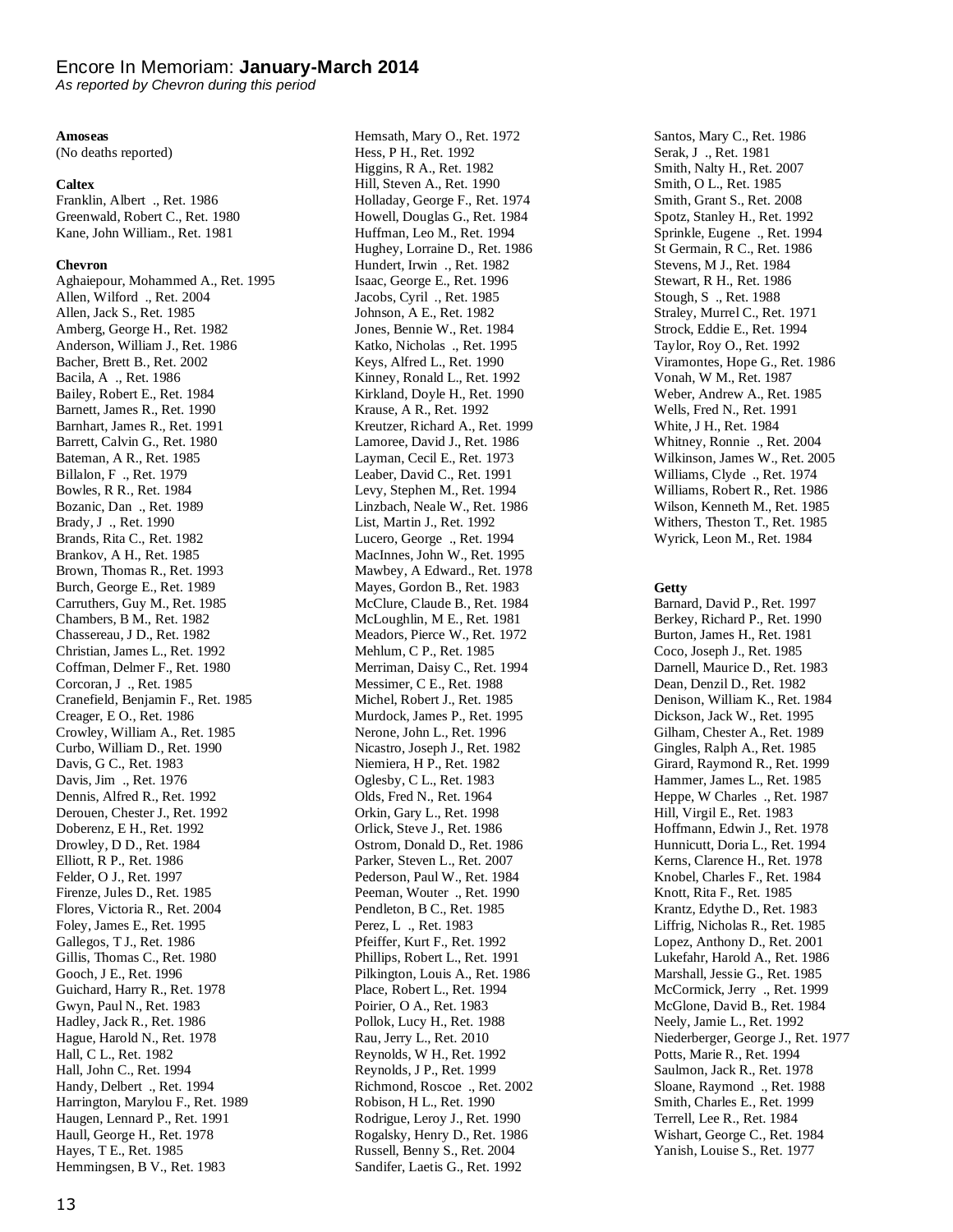#### **Gulf**

Abel, J P., Ret. 1983 Ahern, Gerard C., Ret. 1992 Albert, Arthur C., Ret. 1990 Allen, David E., Ret. 1977 Alloway, Clyde H., Ret. 1984 Ammann, Frances C., Ret. 1981 Angeloni, Laurence ., Ret. 1979 Atkinson, Margaret L., Ret. 1982 Aycock, John C., Ret. 1995 Bailie, Dorothea M., Ret. 1986 Ball, Blair O., Ret. 1983 Barnes, Milton R., Ret. 1986 Belleggie, Paul E., Ret. 1978 Belton, Jack T., Ret. 1983 Benedict, Robert A., Ret. 1982 Bergman, William M., Ret. 1983 Bernardo, Anna M., Ret. 1976 Blankenship, Fenton W., Ret. 1985 Bowker, Herman E., Ret. 1990 Branham, Earl M., Ret. 1982 Cable, John A., Ret. 1981 Campbell, Charles I., Ret. 1994 Carey, James R., Ret. 1985 Carter, Ruth F., Ret. 1983 Cedars, Charles E., Ret. 1989 Chance, Daniel B., Ret. 1982 Cottier, Linda C., Ret. 1994 Crowe, Robert S., Ret. 1989 Daigle, R J., Ret. 1984 Davenport, Sally M., Ret. 1983 Decker, James A., Ret. 2001 Denney, James H., Ret. 1982 Donahue, Frank M., Ret. 1985 Drawhorn, Douglas W., Ret. 2001 Duby, William J., Ret. 1985 Dunderman, Horace E., Ret. 1983 Elrod, Alex W., Ret. 1980 Farrell, James J., Ret. 1981 Faulk, Arnold R., Ret. 1968 Fink, Carlton E., Ret. 1985 Fouse, Orval L., Ret. 1992 Fregia, Herbert N., Ret. 1986 Fusco, Orlando A., Ret. 1986 Gibson, Richard A., Ret. 1983 Grantham, J D., Ret. 1988 Greco, John A., Ret. 1985 Gregg, Francis F., Ret. 1985 Guidry, Clifford A., Ret. 1976 Guy, Kenneth L., Ret. 2002 Hale, Edwin N., Ret. 1982 Hatfield, Amanda H., Ret. 1985 Hergert, Maurice L., Ret. 1983 Hinterberg, Helma C., Ret. 1983 Hiwiller, Betty C., Ret. 1985 Isom, Taylor D., Ret. 1984 Jacoby, James H., Ret. 1981 Joy, William B., Ret. 1983 Kelley, Billy C., Ret. 1980 Kohls, Lloyd J., Ret. 1986 Lacy, Walter V., Ret. 1990 Lester, Parmer E., Ret. 1977 Lindamood, Douglas M., Ret. 1982 Lohr, Albert P., Ret. 1986 Long, Willie W., Ret. 1981 Looney, Ronnie J., Ret. 2006 Mace, William R., Ret. 1985 Matthews, William E., Ret. 1981 Mc Caney, Michael J., Ret. 1981

Mc Cormack, Edward C., Ret. 1984 McKnight, Jerry M., Ret. 1990 McVay, Richard L., Ret. 1985 Meeder, Clyde M., Ret. 1986 Melancon, Raymond D., Ret. 1983 Messina, Drucille W., Ret. 1979 Moffett, William E., Ret. 1985 Moore, Bobby L., Ret. 1992 Osborn, Myron D., Ret. 1995 Overmyer, Dale O., Ret. 1983 Overton, Robert E., Ret. 1985 Peveto, Donald R., Ret. 1998 Poole, Jake W., Ret. 1995 Purdy, Andrew K., Ret. 1986 Purdy, Robert J., Ret. 1976 Purvis, L A., Ret. 1979 Ratcliff, Wilson ., Ret. 1981 Reid, Alton W., Ret. 1989 Rustemier, Paul J., Ret. 1996 Sanchez, Carlos E., Ret. 1985 Sandoval, Frank J., Ret. 1994 Scott, Hugh L., Ret. 1978 Sekeres, James W., Ret. 1985 Sholton, Bernard C., Ret. 1977 Spilners, Ilgvars J., Ret. 1983 Stephenson, Clarence W., Ret. 1982 Suire, Phillip P., Ret. 1989 Sweet, Rick C., Ret. 2006 Talbott, Edward L., Ret. 1992 Taylor, Russell T., Ret. 1981 Tiemann, Robert J., Ret. 1983 Tomayko, Emil R., Ret. 1983 Ward, Carl L., Ret. 1981 Webb, Elmer L., Ret. 1990 Welch, Walter C., Ret. 1986 Williams, Michael T., Ret. 1996 Wilson, Mary L., Ret. 1983 Wilson, Glen, Ret. 1972 Wootton, Charles G., Ret. 1992 Workman, Keller F., Ret. 1991 Yazzie, Wallace, Ret. 1994 Yuricek, Daniel, Ret. 1980

#### **MolyCorp**

Martinez, Menard Alonso, Ret.1984 **Plexco** (No deaths reported)

#### **Tenneco**

(No deaths reported)

#### **Texaco**

Adams, Jacquelynne D., Ret. 1997 Alaniz, Gilberto G., Ret. 1986 Ames, Jimmie D., Ret. 1988 Backes, Howard R., Ret. 1983 Balko, Harold G., Ret. 1977 Ball, Walter L., Ret. 1989 Bernauer, Milton S., Ret. 1980 Bjordammen, John ., Ret. 1994 Blanco, Bill B., Ret. 1993 Boullion, Harold J., Ret. 2004 Brown, Shelton ., Ret. 1989 Busch, Lawrence V., Ret. 1982 Bye, Terry W., Ret. 1982 Campbell, Carl T., Ret. 1987 Carter, Arthur B., Ret. 1985 Cavender, R H., Ret. 1985

Claver, Jerry J., Ret. 1982 Conrad, Alton F., Ret. 1990 Cooley, L E., Ret. 1984 Cote, Doris L., Ret. 1988 Coyle, John J., Ret. 1989 Cramer, Gary E., Ret. 1997 Cranford, Roy ., Ret. 2013 Culp, Joseph C., Ret. 1992 Curry, Helen ., Ret. 1987 Donnell, James P., Ret. 1997 Doyle, Albert R., Ret. 1992 Dufour, John B., Ret. 1994 Edwards, Lloyd J., Ret. 1978 Eilers, Harold F., Ret. 1990 Elliott, Le Roi ., Ret. 1982 Engelhardt, L Texas., Ret. 1994 Fabregas, Gloria D., Ret. 1983 Farr, Ben Mack., Ret. 1997 File, Robert W., Ret. 1983 Fleck, Jacob ., Ret. 2000 Ford, Ray A., Ret. 1978 Foreman, Kenneth H., Ret. 1989 Fuller, Alexis J., Ret. 1994 Galway, Rita M., Ret. 1986 Garber, Seymour ., Ret. 1982 Gaudet, Stanley A., Ret. 1983 Germick, Stephen G., Ret. 1977 Gibbons, Thomas R., Ret. 1982 Gilligan, Thomas G., Ret. 1989 Gray, David L., Ret. 2002 Greenhaw, Amos S., Ret. 1997 Griffin, Louis P., Ret. 1987 Guarnere, Victor ., Ret. 1984 Guidroz, Paul A., Ret. 1983 Hadsall, Vern M., Ret. 1981 Hall, Wilbur L., Ret. 1987 Hansen, Nils S., Ret. 1979 Harris, Douglas E., Ret. 1982 Hebert, Kenneth T., Ret. 1987 Henderson, Ralph L., Ret. 1994 Hickman, Percy L., Ret. 1989 Hill, Bobby G., Ret. 1994 Hodges, R E., Ret. 1976 Holbrook, George M., Ret. 1981 Hollister, Dan C., Ret. 1993 Holst, Edward H., Ret. 1987 Howell, Robert H., Ret. 1985 Hughes, Kerry F., Ret. 1996 Isham, Dewey E., Ret. 1984 Jones, John D., Ret. 1983 Jones, James F., Ret. 1989 Kafka, P Nicholas., Ret. 1980 Kanewske, Edward R., Ret. 1985 Kearns, Robert J., Ret. 1983 Kelter, Paul J., Ret. 1989 Kingston, James E., Ret. 1984 Korczyk, Norbert A., Ret. 1985 Lawson, Marvin ., Ret. 1988 Lester, Homer E., Ret. 1999 Levron, Elias J., Ret. 1985 Licatino, George E., Ret. 1984 Lirette, Reginald A., Ret. 1978 Lunt, Albert C., Ret. 1983 Manard, Cleveland ., Ret. 1986 Mayville, Theodore A., Ret. 1978 McDermia, Elva M., Ret. 1986 McGarrah, Benton T., Ret. 1989 McHugh, Jerry W., Ret. 1997 McKeegan, Catherine ., Ret. 1985